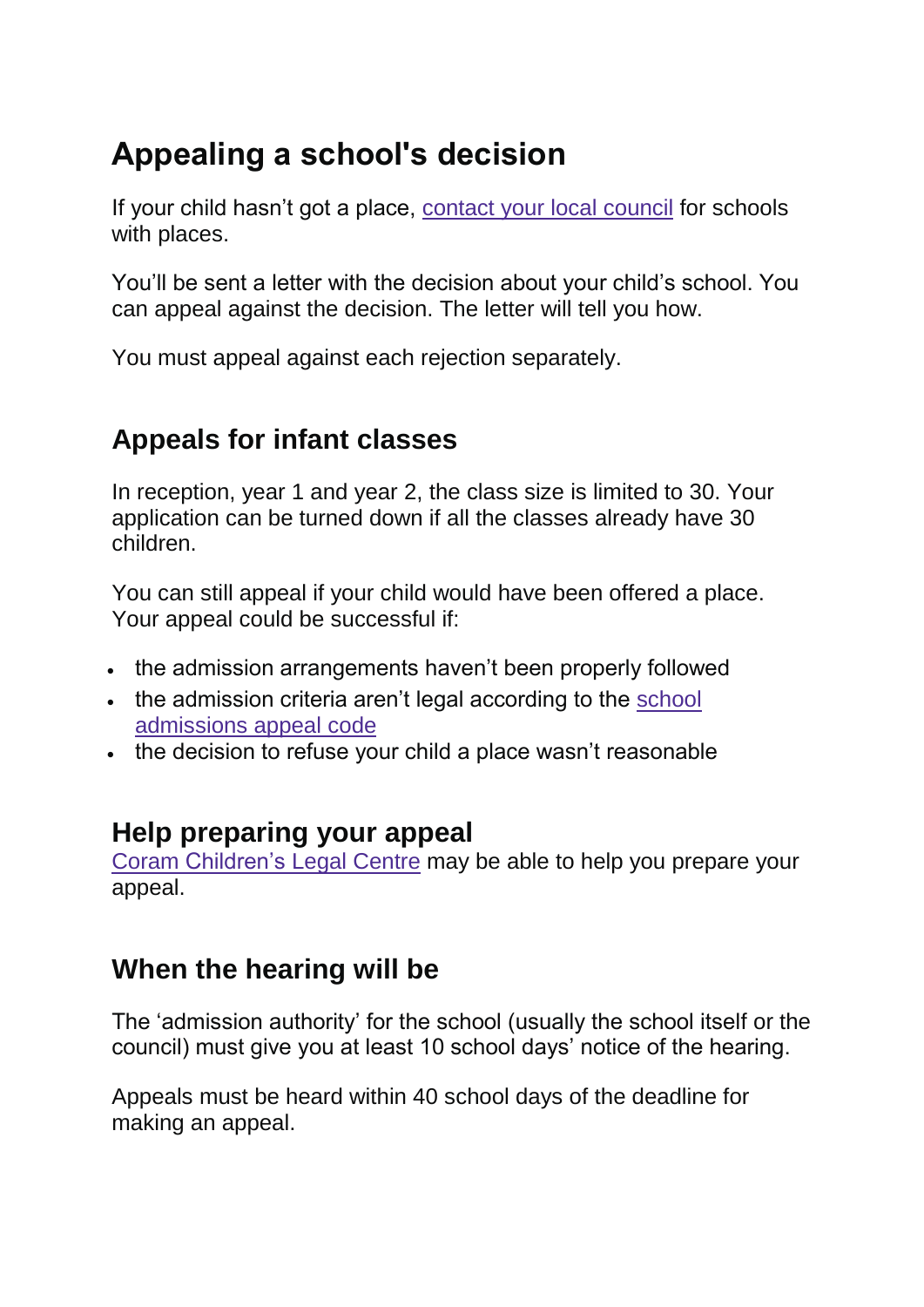# **What happens at the appeal hearing**

There's a panel of 3 people at the appeal hearing. The panel must be independent.

- 1. The admission authority will explain why they turned down your application.
- 2. You'll be able to give your own reasons why your child should be admitted.
- 3. The appeals panel must decide if the school's admission criteria were properly followed and are legal according to the school [admissions](https://www.gov.uk/government/publications/school-admissions-appeals-code) [appeals](https://www.gov.uk/government/publications/school-admissions-appeals-code) code.
- 4. If the criteria are legal and were properly followed, the panel must decide if they were followed fairly and thoroughly.
- 5. If the criteria weren't properly followed or are illegal, your appeal must be upheld.
- 6. If your appeal has not already been upheld, the panel will decide if your reasons for your child to be admitted outweigh the school's reasons for not admitting another child.
- 7. The panel will send you and the admission authority their decision within 5 school days.

A panel's decision can only be overturned by a court. If there's a change in your circumstances which could affect the decision, you may be able to appeal again.

## **Complain about the appeals process**

You can complain about the way the appeal was carried out, but you can't complain about the decision itself.

#### **Maintained schools**

Complain to the Local Government Ombudsman.

Fill in the online [complaint](http://www.lgo.org.uk/forms/ShowForm.asp?fm_fid=62) form.

#### **Other schools**